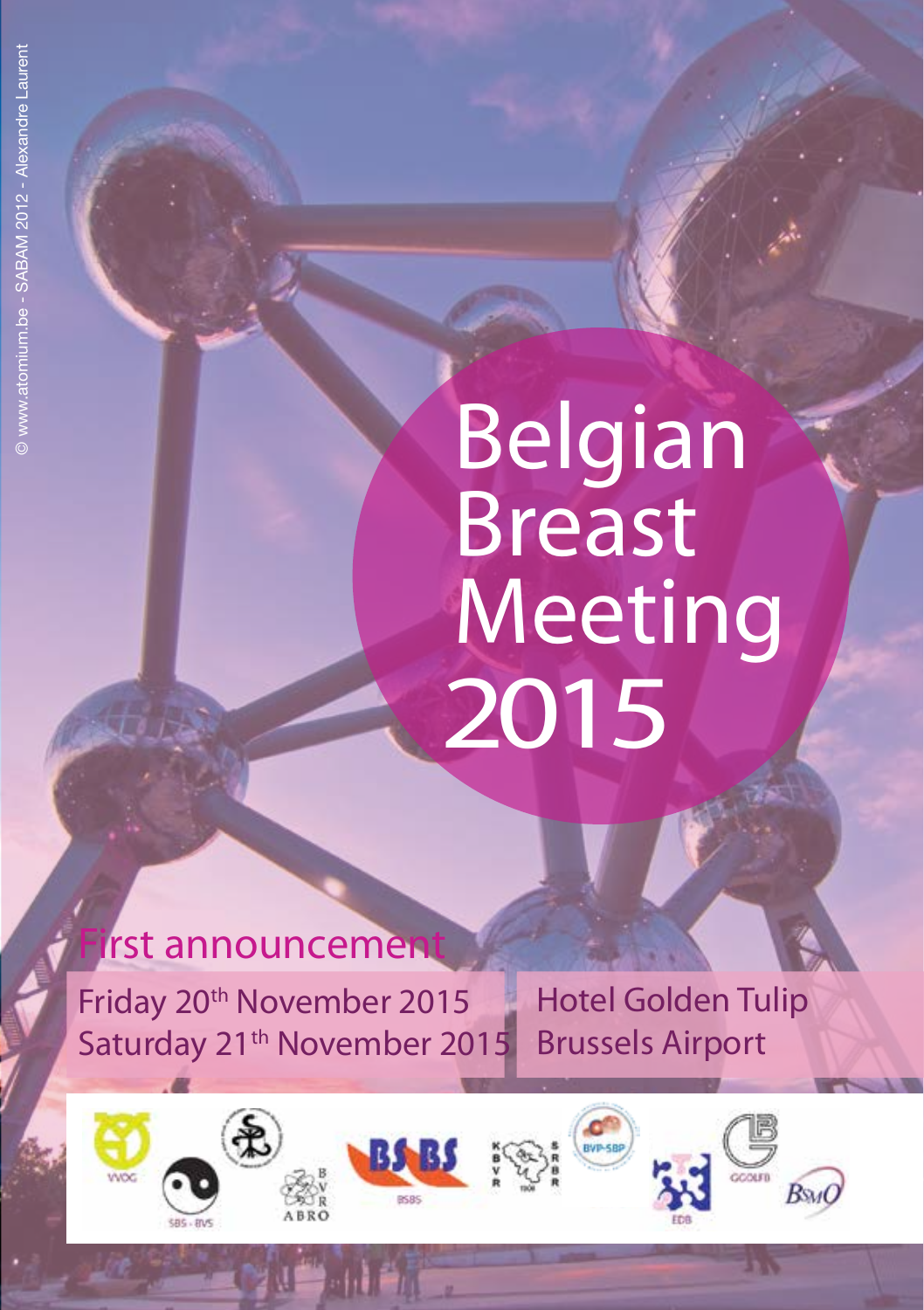# Together, we will fight BreastCancer!

### General information

| Conference venue                | Hotel Golden Tulip Brussels Airport<br>Tel: +32 (0)2 713 66 66<br>Access: www.goldentulipbrusselsairport.be |
|---------------------------------|-------------------------------------------------------------------------------------------------------------|
| Official language               | English                                                                                                     |
| Website                         | www.belgianbreastmeeting.be                                                                                 |
| Conference secretariat          | Semico ny - PCO services<br>Korte Meer 16-20 - 9000 Gent<br>Tel: +32(9) 233 86 60 - Fax: +32(9) 233 85 97   |
| E-mail:                         | Breastmeeting@semico.be                                                                                     |
| <b>Accomodation secretariat</b> | Semico nv                                                                                                   |
| Confimation of registration     | Confimation will only be confimed upon<br>receipt of the registration fee.                                  |
| Coffee and lunch:               | included in registration fee.<br>Cocktail is free of charge.<br>Dinner is 59 euro.                          |
| Accreditation                   | Accreditation obtained for ethical (3CP)                                                                    |
|                                 | and scientific sessions (9CP).                                                                              |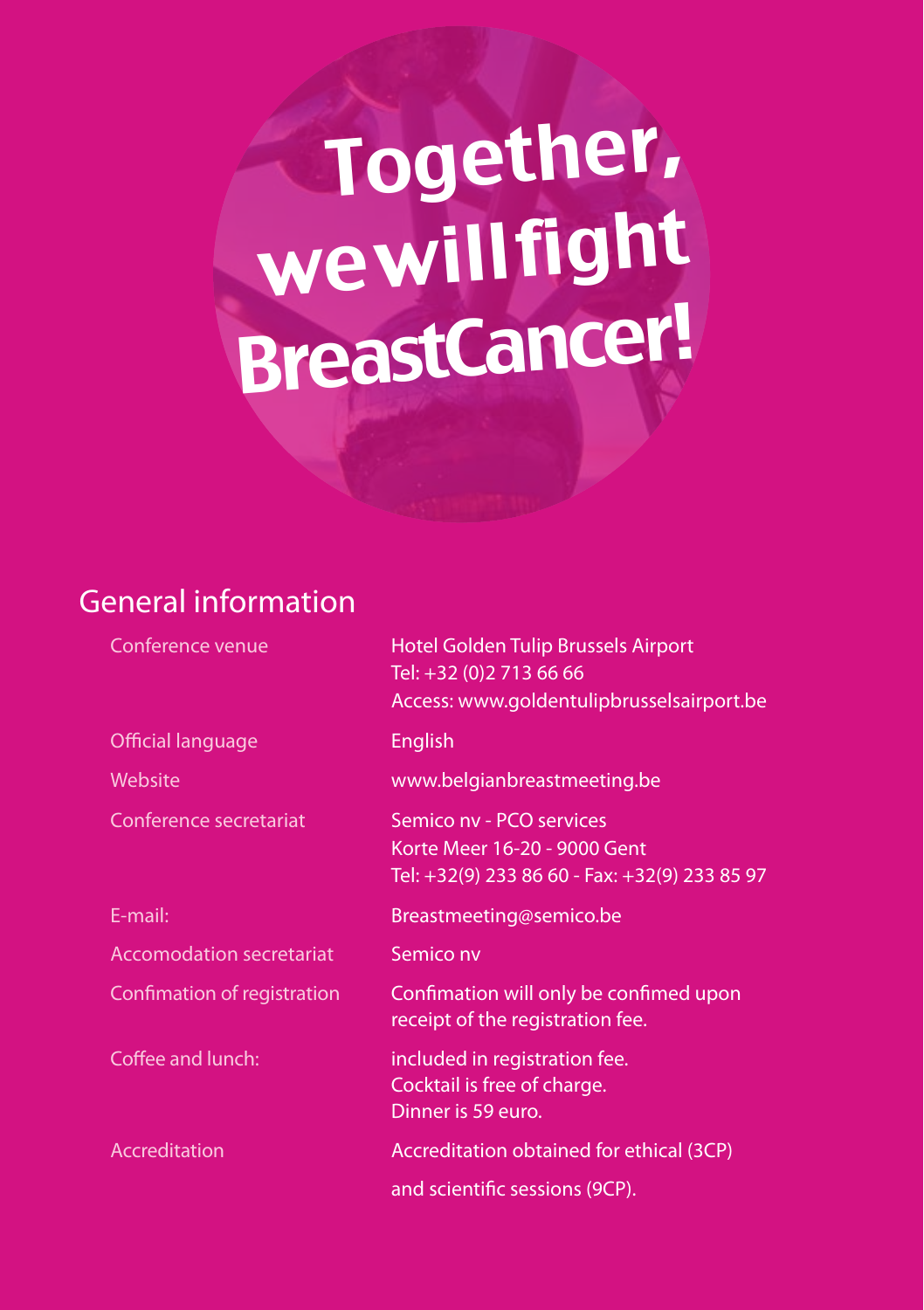### Organising Committee

Coordinator BBM: Birgit Carly (RBSS, BSBS) BSBS (RBSS): Ann Smeets, Pierre Marchettini, Joseph Weerts, Nathalie Degrieck BSBRSR: Margarete Mortier, Salvatore Murgo BSMO: Hans Wildiers, Guy Jerusalem BWGBP - BSP: Christine Galant, Cecile Colpaert BVRO - ABRO: Caroline Weltens, Vincent Remouchamps BVS - SBS: Mireille Van Goethem, Pino Cusumano EDB: Erika Joos, Lucia Schneiders GGOLFB: Frédéric Buxant, Bruno Vandermeersch VVOG: Herman De Pypere, Patrick Neven

#### Organising Societies

RBSS (BSBS)

Belgian Section of Breast Surgery of the Royal Belgian Society of Surgery

**BSBRSR** 

Breast Section Belgian Royal Society of Radiology

**BSMO** 

Belgian Society of Medical Oncology

BWGBP - BSP

Belgian Workgroup Breast Pathology - Belgian Society Pathology

BVRO - ABRO

Belgische Vereniging Radiotherapie en Oncologie Association Belge de Radiothérapie Oncologique

BVS - SBS

Belgian Society of Senology

EDB

Europa Donna Belgium

**GGOLFB** 

Groupement des Gynécologues et Obstétriciens de langue Française Belge

VVOG

Vlaamse Vereniging van Obstetrie en Gynaecologie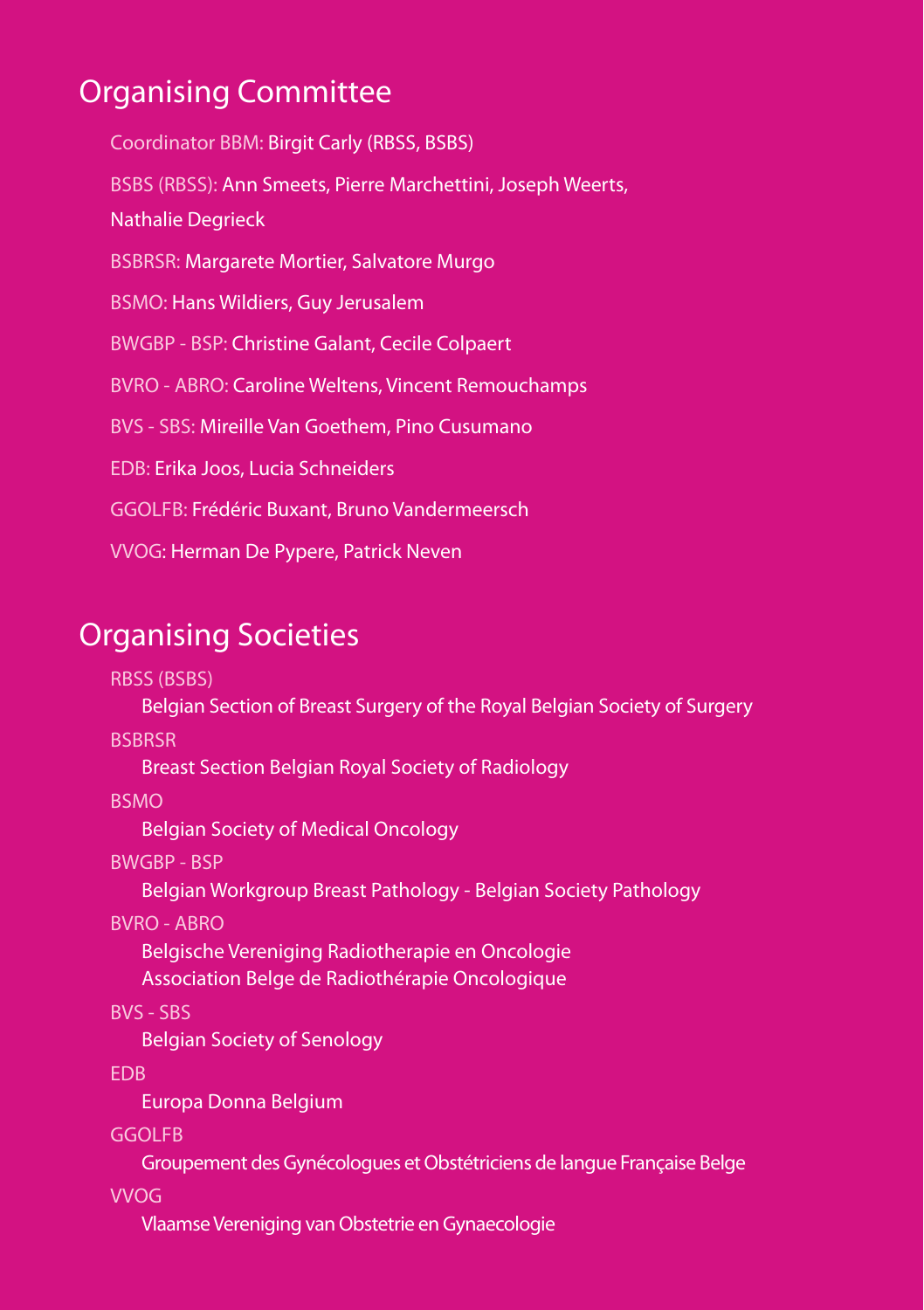## Scientific program

# Friday 20th November 2015

| $9.00 - 9.30$   | <b>Registration and coffee</b>                                  |
|-----------------|-----------------------------------------------------------------|
| $9.30 - 11.00$  | Imaging                                                         |
|                 | Chairs: Mireille Van Goethem Joëlle Desreux                     |
|                 | Tomosynthesis Joëlle Schoonjans                                 |
|                 | Place of ultrasound in Breast Cancer (screening, diagnosis, FU) |
|                 | <b>Geert Villeirs</b>                                           |
|                 | New tools in imaging: Full body MR. Steven Pans                 |
|                 | PET CT Patrick Flamen                                           |
| $11.00 - 11.30$ | <b>Coffee Break</b>                                             |
| $11.30 - 13.00$ | <b>Diagnosis</b>                                                |
|                 | Chairs: Cecile Colpaert Christine Galant                        |
|                 | Gene expression profiles in Breast Cancer Giuseppe Floris       |
|                 | Tumor infiltrating lymphocytes in Breast Cancer Roberto Salgado |
|                 | Tumor Heterogeneity in Breast Cancer Christine Desmedt          |
| $13.00 - 14.00$ | Lunch                                                           |
| $13.15 - 13.45$ | Satellite Symposium of Partner                                  |
| $14.00 - 16.00$ | Quality of life                                                 |
|                 | Chairs: Lucia Schneiders Nathalie Degrieck                      |
|                 | Radiotherapy: less is more (less fractions, less unwanted dose  |
|                 | and side effects) Wilfried De Neve                              |
|                 | Oncologic rehabilitation Erika joos                             |
|                 | Shared decision making Chantal Van Audenhove                    |
|                 | New techniques in Lymphology Liesbeth Vandermeeren              |
| $16.00 - 16.30$ | <b>Coffee Break</b>                                             |
| $16.30 - 17.30$ | <b>Primary Prevention</b>                                       |
|                 | Chairs: Pierre Marchettini Marian Van Hoey                      |
|                 | New Genes Marc Abramovicz                                       |
|                 | Genetic testing, Ethical aspects Fabienne Liebens               |
|                 | Obesitas and Insuline Resistency Herman De Pypere               |
| $17.30 - 19.00$ | <b>Political Session</b>                                        |
|                 | <b>Chair: Birgit Carly</b>                                      |
|                 | 10 years Breast cancer registry: what did it teach us?          |
|                 | Elisabeth Van Eycken                                            |
|                 | Breast Clinics: Implications on federal and regional level      |
|                 | Maggie De Block, Federal Minister of Health and Social Affairs  |
|                 | Jo Vandeurzen Maxime Prévot Rudy Demotte Guy Vanhengel          |
|                 | Antonios Antoniadis, Regional Ministers of Health               |
| $19.00 - 20.00$ | Cocktail                                                        |
| 20.00           | <b>Dinner</b>                                                   |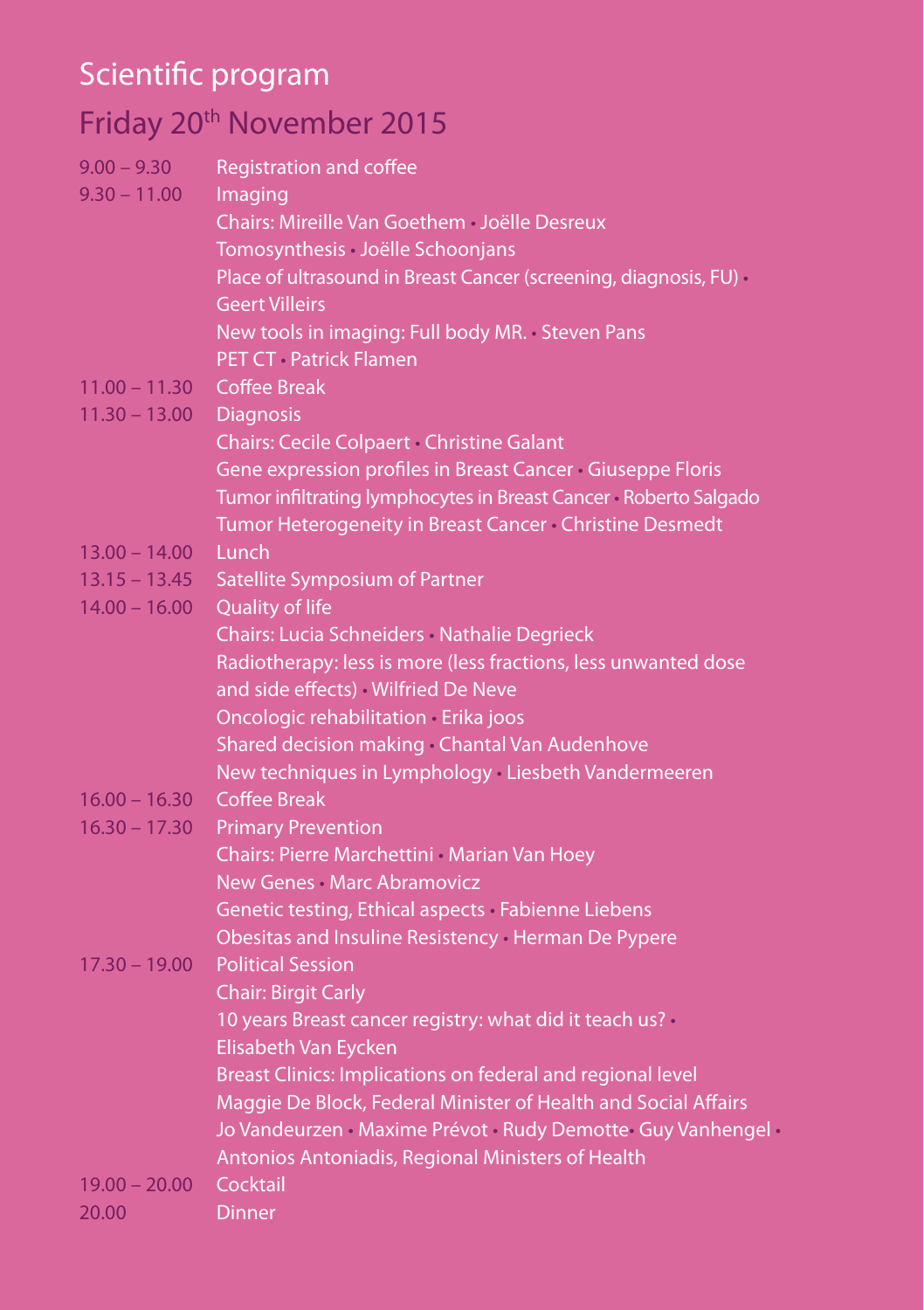### Saturday 21<sup>th</sup> November 2015

| 8.00 – 8.30 |  | <b>Registration and Coffee</b> |  |  |
|-------------|--|--------------------------------|--|--|
|-------------|--|--------------------------------|--|--|

| $8.30 - 9.00$  | Inaugural session                                          |
|----------------|------------------------------------------------------------|
|                | <b>Chair: Patrick Neven</b>                                |
|                | Positive Sentinel Node: Can Axillary Clearance be Omitted? |
|                | <b>Emiel Rutgers</b>                                       |
| $9.00 - 11.00$ | Locoregional treatment                                     |
|                | Chairs: Bruno Vandermeersch Caroline Weltens               |
|                | Surgery                                                    |
|                | Place of Mastectomy in preventive and therapeutic setting  |
|                | Pino Cusumano                                              |
|                | Localisation procedures Ann Smeets                         |
|                |                                                            |

Plastic Surgery: update • Xavier Nelissen Radiotherapy More is better (nodal irradiation) • Vincent Remouchamps

11.00 – 11.20 Coffee Break

#### 11.20 – 13.00 Systemic treatment Chairs: Fréderic Buxant • Jacques De Grève Adjuvant Endocrine Treatment • Patrick Neven Metastatic Endocrine Treatment • Guy Jerusalem Update HER positive Disease • Hans Wildiers Triple negative Disease • François Duhoux

13.00 Lunch